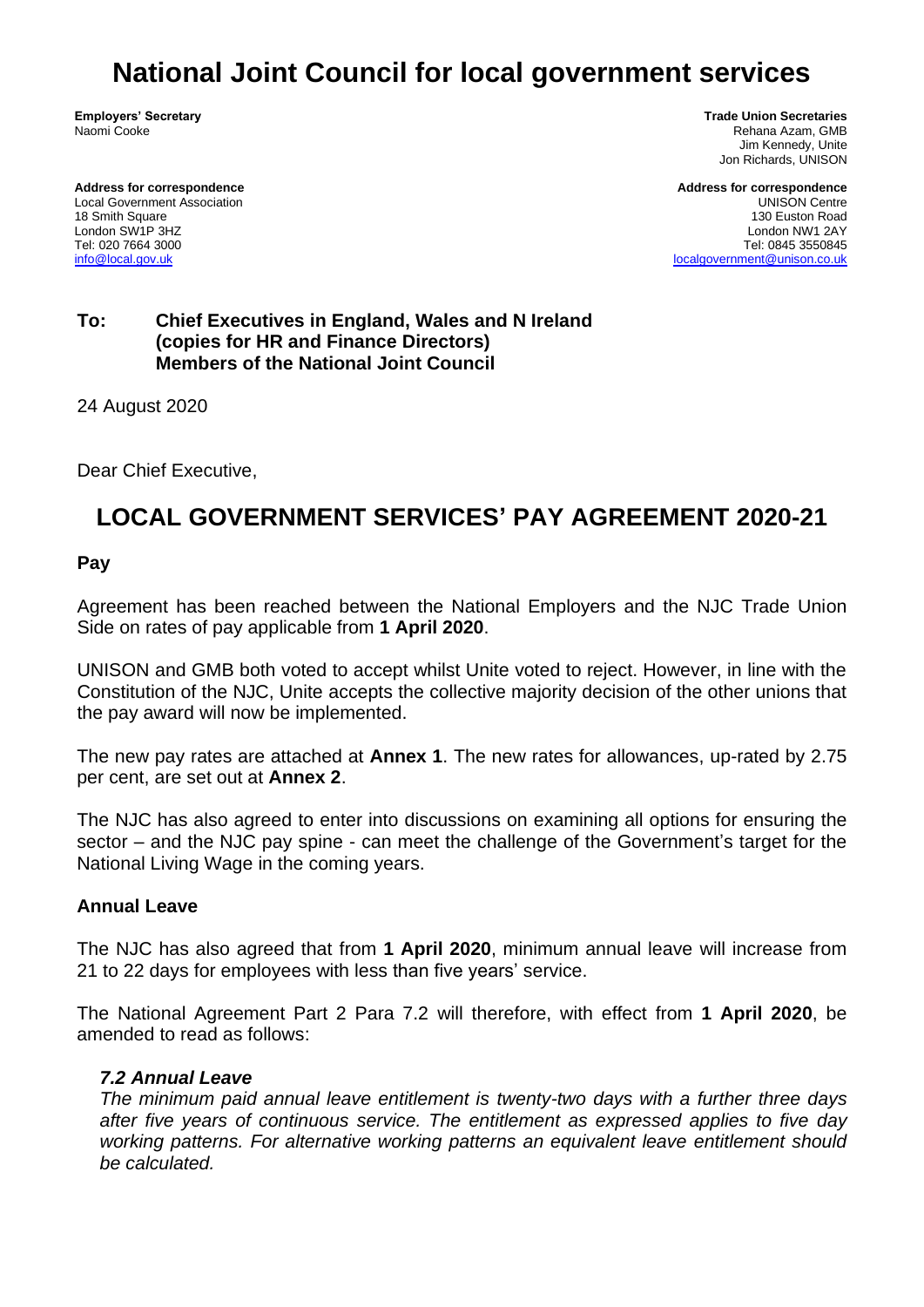#### **Stress and Mental Health**

The NJC has further agreed that the Joint Secretaries will begin discussions on "*a comprehensive joint national review of the workplace causes of stress and mental health"*

Yours sincerely,

Naomi

Cooke

 $\geq$ 

Murf J. Richards

**Naomi Cooke Rehana Azam Jim Kennedy Jon Richards**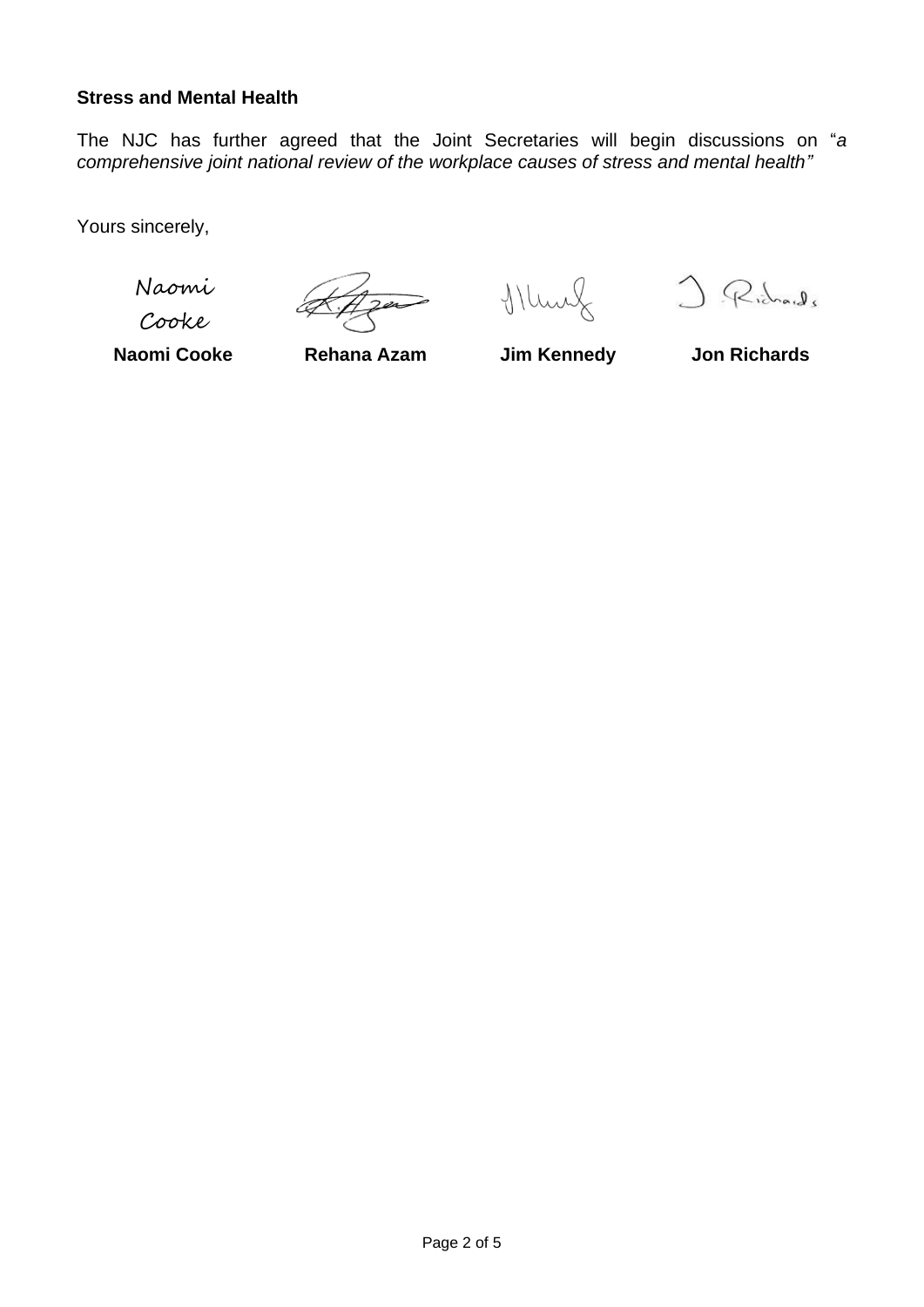| <b>SCP</b>              | 01-Apr-19 |          | 01-Apr-20 |          |
|-------------------------|-----------|----------|-----------|----------|
|                         | per annum | per hour | per annum | per hour |
| 1                       | £17,364   | £9.00    | £17,842   | £9.25    |
| $\overline{\mathbf{2}}$ | £17,711   | £9.18    | £18,198   | £9.43    |
| $\overline{\mathbf{3}}$ | £18,065   | £9.36    | £18,562   | £9.62    |
| $\overline{\mathbf{4}}$ | £18,426   | £9.55    | £18,933   | £9.81    |
| 5                       | £18,795   | £9.74    | £19,312   | £10.01   |
| $6\phantom{1}$          | £19,171   | £9.94    | £19,698   | £10.21   |
| $\overline{7}$          | £19,554   | £10.14   | £20,092   | £10.41   |
| 8                       | £19,945   | £10.34   | £20,493   | £10.62   |
| $\boldsymbol{9}$        | £20,344   | £10.54   | £20,903   | £10.83   |
| 10                      | £20,751   | £10.76   | £21,322   | £11.05   |
| 11                      | £21,166   | £10.97   | £21,748   | £11.27   |
| 12                      | £21,589   | £11.19   | £22,183   | £11.50   |
| 13                      | £22,021   | £11.41   | £22,627   | £11.73   |
| 14                      | £22,462   | £11.64   | £23,080   | £11.96   |
| 15                      | £22,911   | £11.88   | £23,541   | £12.20   |
| 16                      | £23,369   | £12.11   | £24,012   | £12.45   |
| 17                      | £23,836   | £12.35   | £24,491   | £12.69   |
| 18                      | £24,313   | £12.60   | £24,982   | £12.95   |
| 19                      | £24,799   | £12.85   | £25,481   | £13.21   |
| 20                      | £25,295   | £13.11   | £25,991   | £13.47   |
| 21                      | £25,801   | £13.37   | £26,511   | £13.74   |
| 22                      | £26,317   | £13.64   | £27,041   | £14.02   |
| 23                      | £26,999   | £13.99   | £27,741   | £14.38   |
| 24                      | £27,905   | £14.46   | £28,672   | £14.86   |
| 25                      | £28,785   | £14.92   | £29,577   | £15.33   |
| 26                      | £29,636   | £15.36   | £30,451   | £15.78   |
| 27                      | £30,507   | £15.81   | £31,346   | £16.25   |
| 28                      | £31,371   | £16.26   | £32,234   | £16.71   |
| 29                      | £32,029   | £16.60   | £32,910   | £17.06   |
| 30                      | £32,878   | £17.04   | £33,782   | £17.51   |
| 31                      | £33,799   | £17.52   | £34,728   | £18.00   |
| 32                      | £34,788   | £18.03   | £35,745   | £18.53   |
| 33                      | £35,934   | £18.63   | £36,922   | £19.14   |
| 34                      | £36,876   | £19.11   | £37,890   | £19.64   |
| 35                      | £37,849   | £19.62   | £38,890   | £20.16   |
| 36                      | £38,813   | £20.12   | £39,880   | £20.67   |
| 37                      | £39,782   | £20.62   | £40,876   | £21.19   |
| 38                      | £40,760   | £21.13   | £41,881   | £21.71   |
| 39                      | £41,675   | £21.60   | £42,821   | £22.20   |
| 40                      | £42,683   | £22.12   | £43,857   | £22.73   |
| 41                      | £43,662   | £22.63   | £44,863   | £23.25   |
| 42                      | £44,632   | £23.13   | £45,859   | £23.77   |
| 43                      | £45,591   | £23.63   | £46,845   | £24.28   |

\*hourly rate calculated by dividing annual salary by 52.143 weeks (which is 365 days divided by 7) and then divided by 37 hours (the standard working week)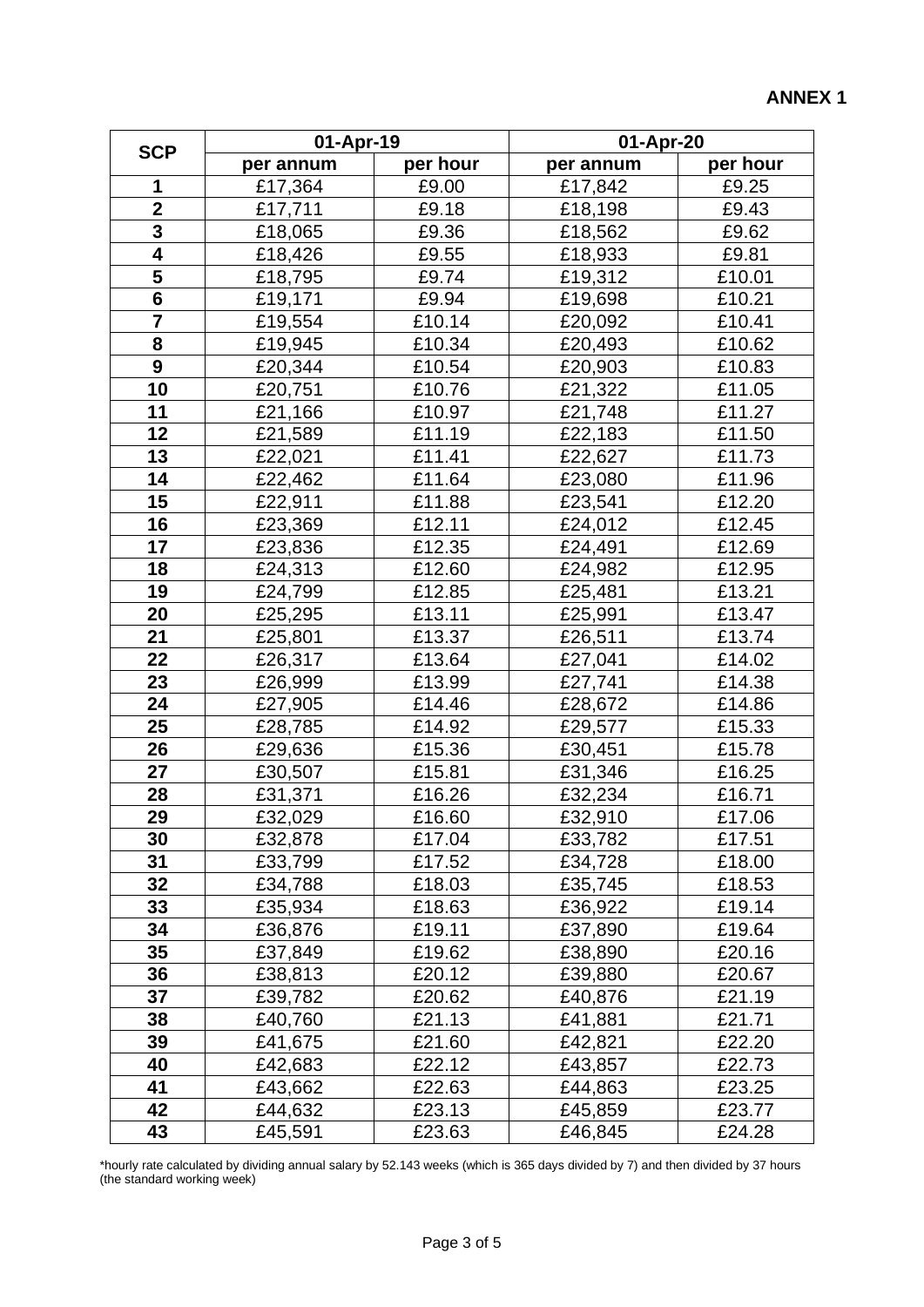Part 3 Paragraph 2.6(e) Sleeping-in Duty Payment:

**1 April 2020** £37.07

#### **RATES OF PROTECTED ALLOWANCES AT 1 APRIL 2020 (FORMER APT&C AGREEMENT (PURPLE BOOK))**

#### **Paragraph 28(3) Nursery Staffs in Educational Establishments - Special Educational Needs Allowance**

**1 April 2020** £1,324

#### **Paragraph 28(14) Laboratory / Workshop Technicians**

City and Guilds Science Laboratory Technician's Certificate Allowance:

**1 April 2020** £215

City and Guilds Laboratory Technician's Advanced Certificate Allowance:

**1 April 2020** £156

#### **Paragraph 32 London Weighting and Fringe Area Allowances £ Per Annum**

Inner Fringe Area:

**1 April 2020** £898

Outer Fringe Area:

**1 April 2020** £626

#### **Paragraph 35 Standby Duty Allowance - Social Workers (1)(a)(i) Allowance - Per Session**

**1 April 2020** £29.83